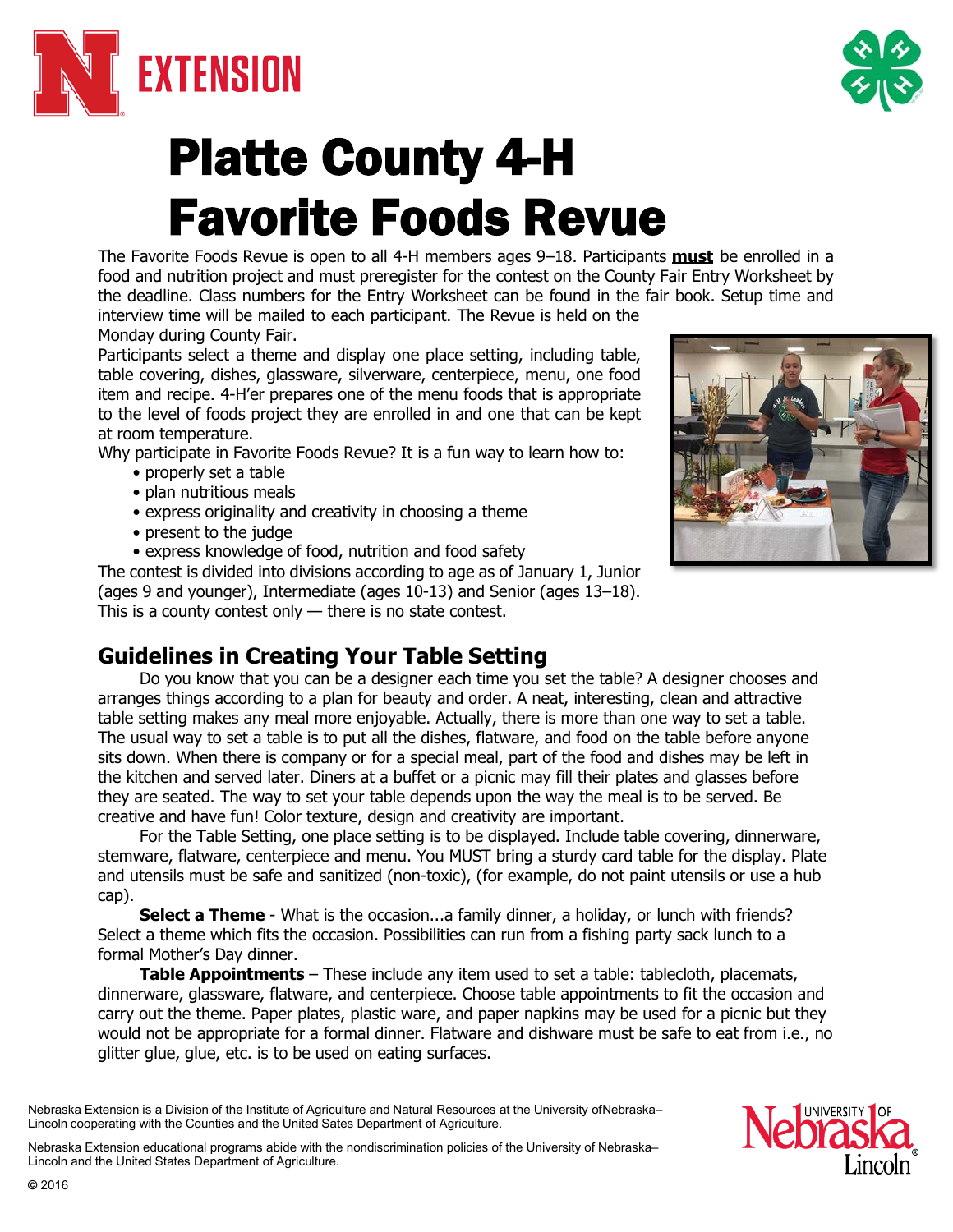**Table Covering** - This is the background for the food and table appointments placed on it. It protects the table and makes for less noise. Placemats and/or tablecloths may be used. Sometimes the table is left bare. Choose a covering which is appropriate for the occasion and the other table appointments. You may match or blend colors and textures in the dishes — or use something quite different for contrast.

**Place Setting** - Allow at least 20 inches for each person's dishes. This is called a cover and each cover is set exactly the same. A cover contains the dinnerware and flatware for the meal served.

• Put the plate, china, pottery paper, glass, etc., in the center of the cover about one inch from the edge of the table. If a table is not used at the event, placement may vary.

• Place the knives and spoons on the right side, the forks (silver, plastic, etc.) on the left about one inch from the plate and one inch from the edge of the table. Turn the cutting edge of the knife towards the plate. If there is more than one piece in each cover, such as one dinner fork and a salad fork or one teaspoon and a soup spoon, place the one that will be used first outside the other.

• Napkins folded into oblongs are placed next to the forks with the fold to the left so it opens like book. Decorative and creative folds are encouraged. Placement of the napkin may vary.

• The first beverage glass is placed about one inch above the tip of the knife. If serving more than one beverage, place additional glass(es) to the right of first glass in order served.

• If coffee or tea is served, the cup is placed on the saucer and set to the right of the spoon. Have the handle pointing to the right.

• Salad, bread and/or dessert plate(s) — or bowl(s) — may be placed at the top of the fork(s).

• When selecting your cover, include a dish for each course. Placement may vary according to how and when food is served.



**Centerpiece** - The centerpiece should be coordinated with the table appointment and be appropriate for the occasion. Even though a single place setting is set, the centerpiece should be visible to all as if the entire table was set and should not obstruct anyone's view of each other. Centerpiece candles are NOT to be lit.

**Menu** - When planning a menu, first decide on the main dish. Select appropriate vegetables, appetizer, soup or salad. Add a bread, dessert and beverage, if desired. Use My Pyramid to plan nutritious meals. Breakfast, party, and picnic menus should contain two or three food groups. Other meals should contain five food groups. Participants are encouraged to develop interesting and creative menus. For example, you might name a food to fit your theme. For more information about MyPyramid, go to [http://mypyramid.gov](http://mypyramid.gov/)

Note: The use of alcoholic beverages in any menu will disqualify table setting.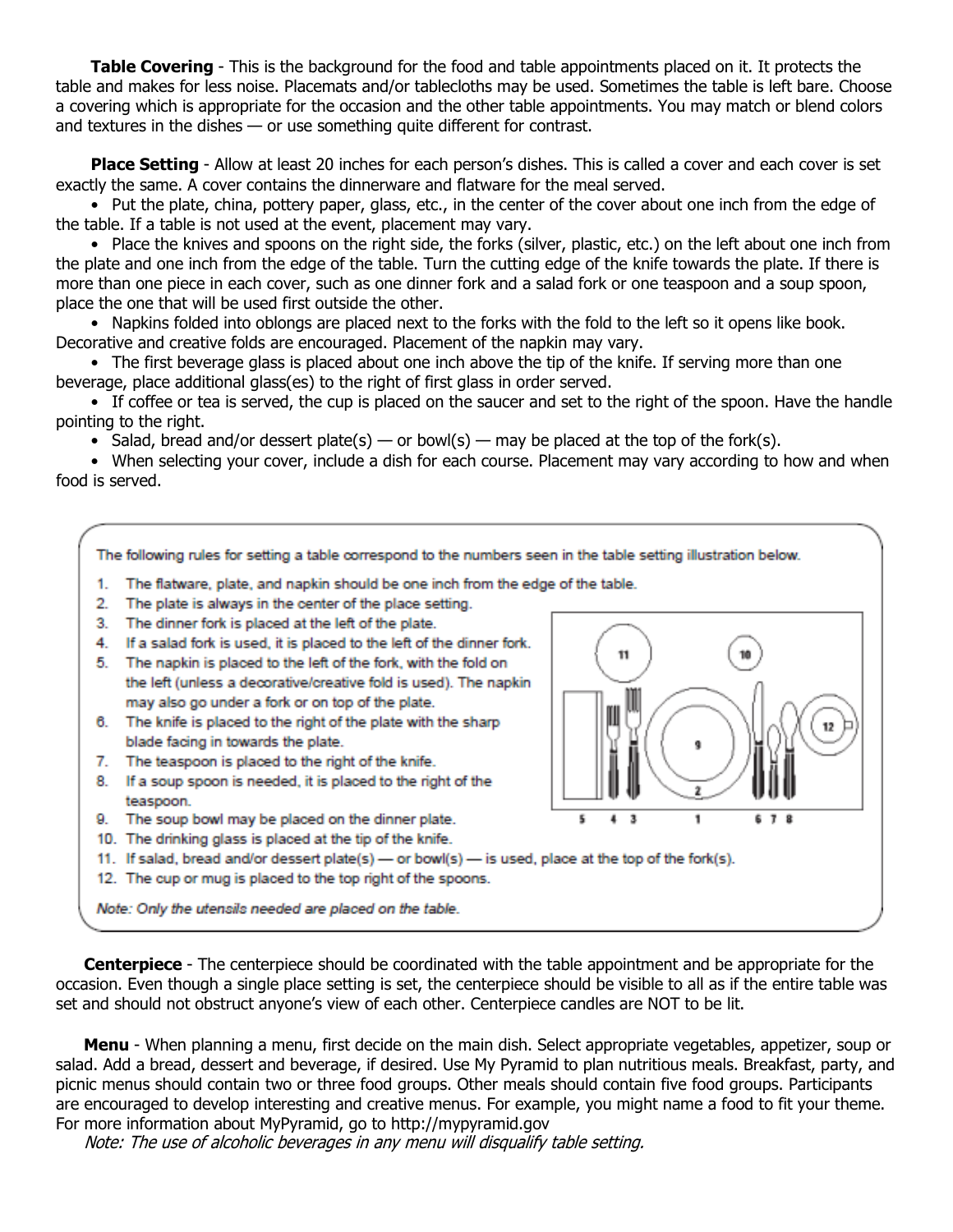# **Attire**

4-H'ers must wear 4-H Chevron or 4-H t-shirt. Participant's attire can correspond with the theme/occasion of their table setting.

# **At the Contest**

The judge spends 5 minutes with each participant. To alleviate some of the waiting, judging is divided into 45 minute time slots. Participants are assigned a time slot. Prior to the contest, you will be mailed your assigned halfhour time slot with the judge.

Registration & Set Up – Please arrive 15-30 minutes prior to your assigned time to setup your table (set up is not timed, only time with the judge). You MUST bring a sturdy card table for the display.

When you arrive, locate your assigned specific area to set up (names and time slot are taped to the floor).

Only contestants will be allowed to remain in the judging area. Parents and family members are only allowed to assist the 4-H'er in carrying their things to the judging area. NO parents, family members or viewers are allowed in the judging area until all contestants have been judged. This is being courteous and respectful to all contestants and judges.

Participants must have their table setting ready by their assigned time.

Judging & Interview – During judging, you PRESENT your table setting to the judge by telling about your ideas and why you chose this particular theme, choice of menu, food preparation and food handling. You should also demonstrate an understanding of table setting techniques. Following your presentation be prepared to answer questions. You should be able to describe the ingredients and preparation required for all menu items, as well as food safety. Questions with more difficulty will be asked in the Sr. Division and to help judges make Grand and Reserve Champion selections.

## **Writing the Menu**

The menu should be displayed on a 4x6 recipe card or on your choice of medium (index card, ceramic tile, chalkboard, etc.) printed or typed by the participant. You may decorate and/or prop up the menu.

1) (a) List the foods in the order in which they are served.

(Every menu will not include all the foods listed.) EXAMPLES FOR A FORMAL MEAL

Appetizer Main Dish Starchy Vegetable Other Vegetables Salad Bread **Dessert** Beverage

(b) Group foods served in one course. Use single line spacing between food items and a double line spacing between courses. 2) Use CAPITALS at the beginning of all words except articles, conjunctions, and prepositions. Correct spelling is important. 3) When an item on the menu has an accompaniment:

(a) place the main item to the left and the accompaniment to the right,

Braised Pork Chops **Applesauce** (b) or you may center the main item and write the accompanying item underneath,

Braised Pork Chops Applesauce

(c) if more than one accompaniment appears, place one at each side on the same line,

Sesame Seed Wafers Tomato Bouillon Saltines (d) or place both on the same line below.

Tomato Bouillon

Sesame Seed Wafers Saltines

4) When a food is commonly prepared in more than one way, avoid confusion by describing the method of cooking,

**Broiled Ham**

**Grilled Pineapple Slices**

**Cole Slaw**

**Hot Gingerbread with Applesauce**

**Coffee Milk**

**Cream of Broccoli Soup Curried Toast Fingers**

**Fresh Fruit Salad Plate with Lime Sherbet Crescent Rolls**

**Glazed Chocolate Roll Coffee Milk**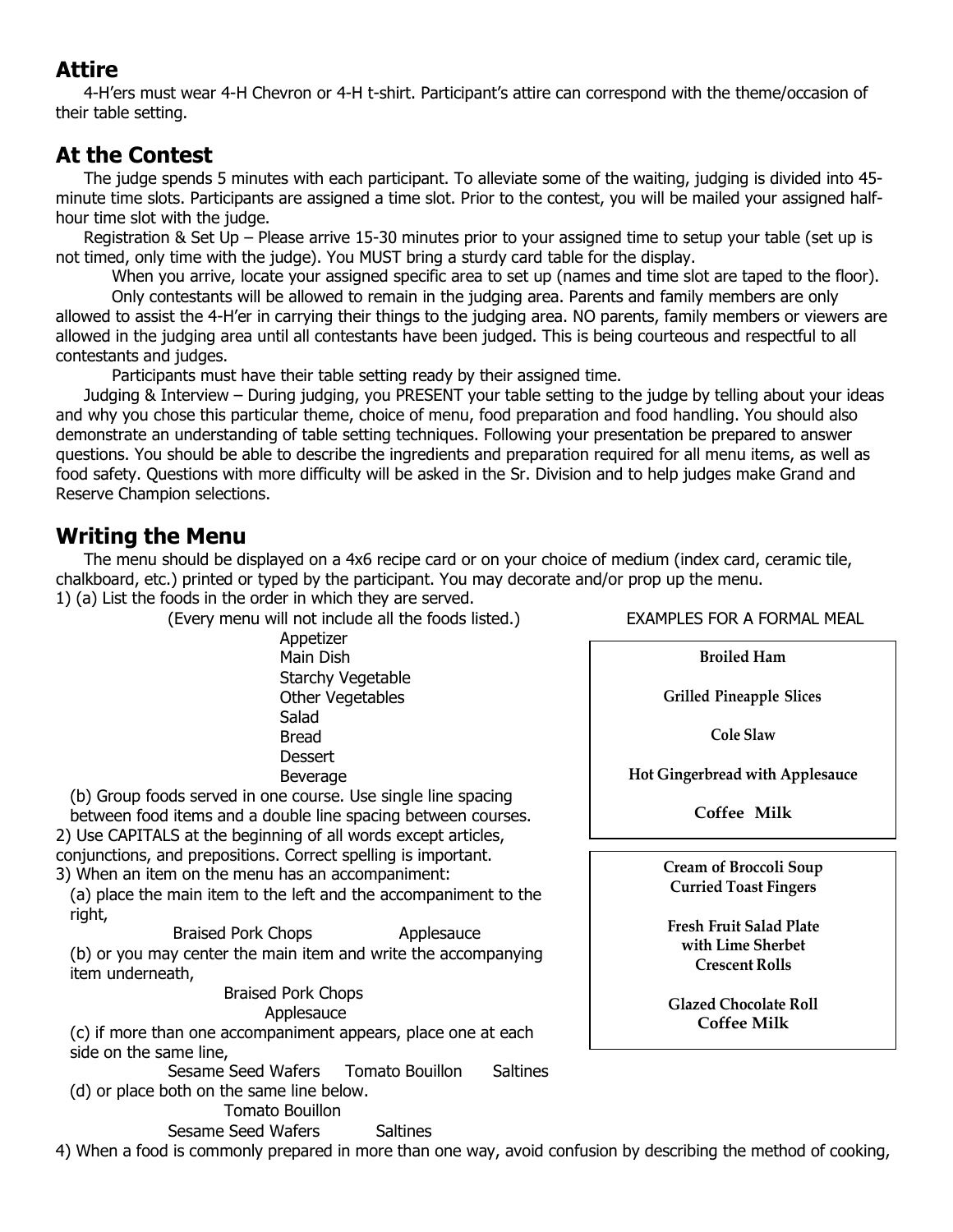such as: Roast Turkey or French Fried Potatoes.

5) List each food with the exception of butter, cream, sugar, or salad dressing, unless it is something special, such as Honey Butter or Poppy seed dressing.

6) List beverages last.

7) Plan the spacing and arrangement of the items on the menu so that the written menu is symmetrical.

# **Common Errors in Planning Meals**

#### PREPARATION AND TYPE OF FOOD

- No main dish
- More than one main dish
- Too many foods prepared
- In the same way, such as fried food, creamed food, or foods with sauces
- Too many starchy foods same fruit or vegetable more than once
- Too many high protein foods

#### NUTRITION

- Too many foods from one food group
- Missing food groups • Contain a variety of
- foods • Not meeting the
- nutritional needs of those for whom it is planned

## **TEMPERATURE**

- Too many foods of the same temperature
- Not enough time allotted for preparation
- Need to keep hot foods hot and cold foods cold
- Food not stored at safe temperature (special consideration needed for picnics)

## FLAVOR

- All bland flavor
- Too many strong flavors
- Repetition of food or flavor
- No tart or acid-flavor
- Too many sweet or too many sour foods

## COLOR

• Too many foods of same color

- No contrast or variation
- Clashing or unpleasant color scheme

## **TEXTURE**

- Too many soft foods
- Too many chewy foods
- Too many crispy or crunchy foods
- Lack of variety in texture

## SIZE

- Too many mixtures
- Too many small pieces of the same size and shape
- Too many similar shapes
- Lack of variety in shape

# **Writing A Recipe**

Many food entries for fairs call for the exhibitor to include the recipe used. The format used for writing the recipe is also considered in the judging. Guidelines for writing the recipe follow.

Characteristics for a good recipe:

- 1. It should be accurate.
- 2. It should be complete.
- 3. It should be simple and clear.
- 4. It should list all ingredients in the order used.
- 5. It should give exact measurements in the easiest unit of measure (i.e., ¼ cup, not 4 Tablespoons).
- 6. If possible in the space allowed, do not abbreviate.
- 7. Use weights for meat, when possible
- 8. Use weight or fluid measure of canned foods (don't say "one can pineapple," say "one 12 ounce can of pineapple").
- 9. Use short sentences and clear, simple descriptions of methods.
- 10. Give word pictures, if possible (foamy, syrupy, lemon-colored).
- 11. Specify pan size.
- 12. Give 2 tests for doneness, if possible. For example, a thermometer reading and a cold water test for candy. Include baking temperature and baking time.
- 13. Give total yield of number of servings, and state serving size.

# **Recipe Construction**

## Standard Form

- 1. The most widely used and easily read form. Excellent for recipes containing many ingredients.
- 2. List all ingredients first, include any modifications of the ingredients. For instance, if your recipe requires 1 cup chopped nuts – the nuts should be measured after chopping. However, if the ingredients is 1 cup nuts chopped – the nuts are measured first, then chopped.
- 3. The method of combining the ingredients follows the listing. It may be stated in paragraph or numbered steps.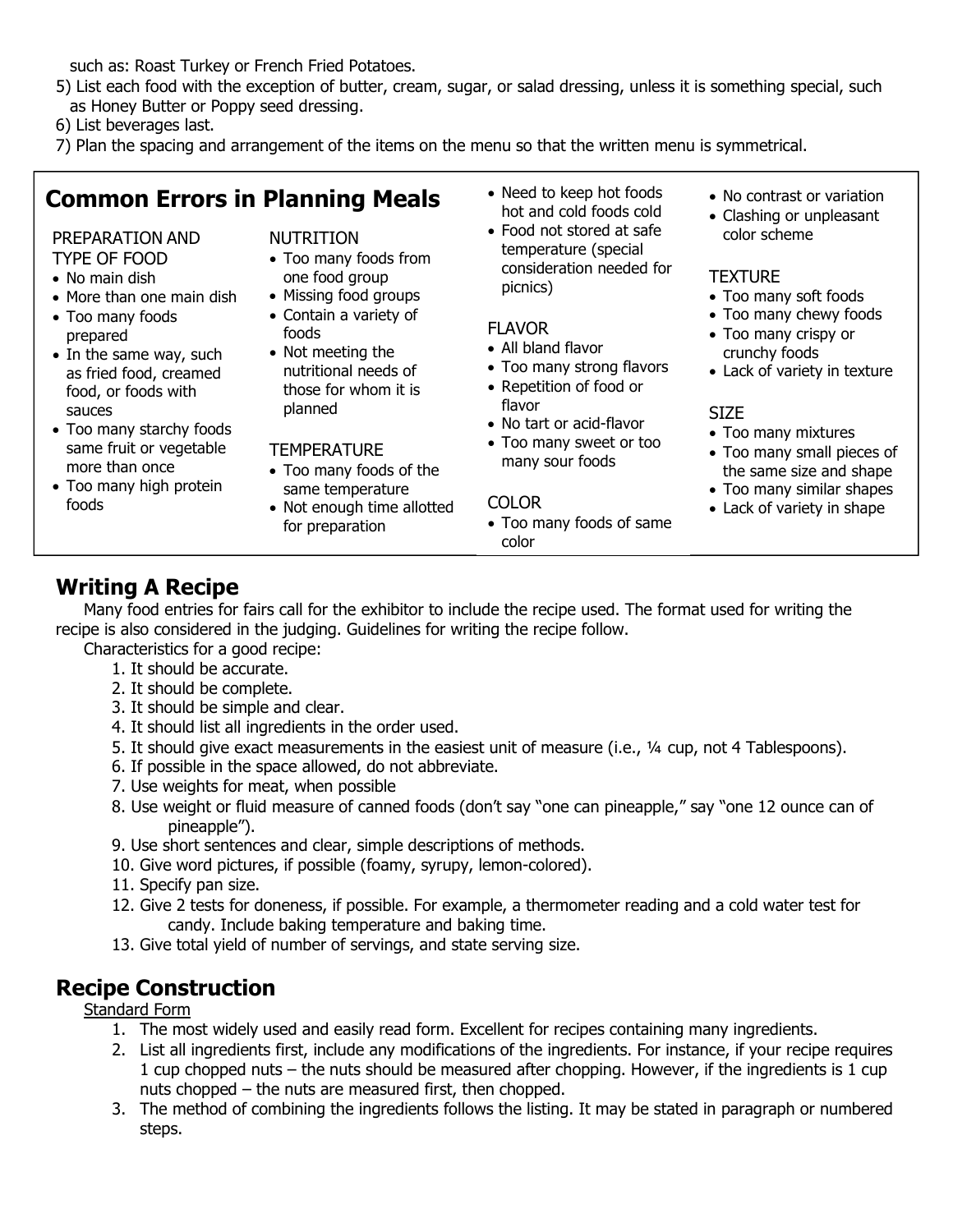## **WAFFLES**

1 <sup>3</sup>/<sub>4</sub> cup sifted enriched flour 1 <sup>1</sup>/<sub>4</sub> cups milk

3 teaspoons baking powder ½ cup melted shortening

- <sup>1/2</sup> teaspoon salt 2 stiff-beaten egg whites
- 2 beaten egg yolks

Preheat waffle iron. Sift dry ingredients; stir in combined egg yolk, milk and shortening. Fold in egg whites. Bake in hot waffle iron. Makes 8.

## **OR**

- 1. Preheat waffle iron.
- 2. Sift dry ingredients into bowl.
- 3. Combine egg yolks, milk and shortening
- 4. Stir into dry ingredients.
- 5. Fold in beaten egg whites.
- 6. Bake in hot waffle iron.
- Makes 8 waffles

## Action Form

- 1. Takes more space than the standard form, but it is easy to follow.
- 2. The narrative description of the "action" of combining ingredients is included with the list of ingredients.
- 3. Ingredients are described the same way as the Standard Form.

## Example of a recipe written in Action Form:

## **WAFFLES**

Preheat waffle iron.

Measure and sift together into mixing bowl:

- 1 ¾ cup sifted enriched flour
- 3 teaspoons baking powder
- ½ teaspoon salt

Mix together:

2 beaten egg yolks

1 ¼ cups milk

½ cup melted shortening

Stir liquid ingredients into dry ingredients.

Fold in 2 beaten egg whites.

Bake hot waffle iron.

Makes 8 waffles.

## Narrative Form

- 1. The most difficult to follow. Requires very little space. Suited to simple recipes with few ingredients.
- 2. Include the ingredients and amounts with the method in paragraph form.